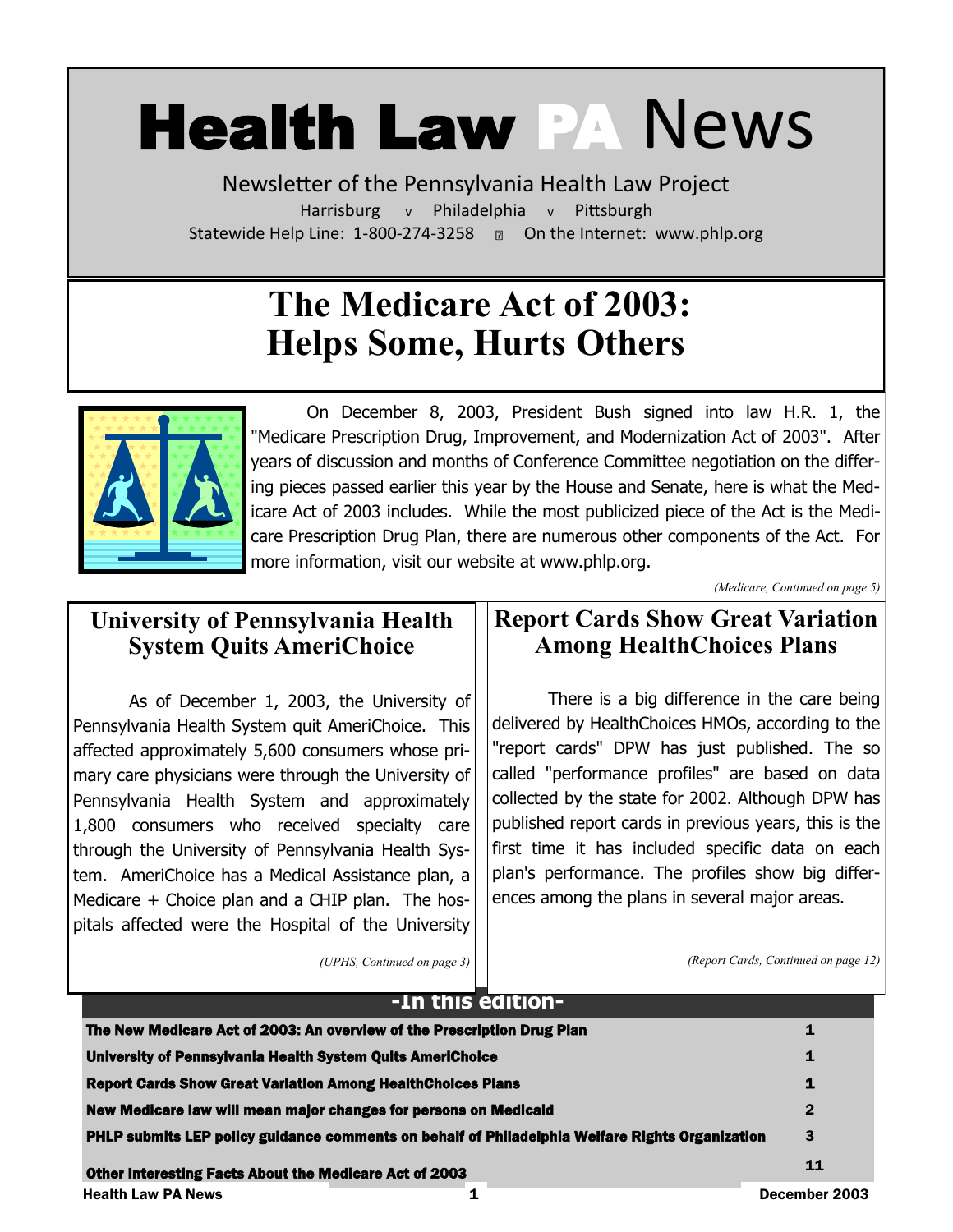# **IMPORTANT ALERT:** New Medicare law will mean major changes for persons on Medicaid

Persons who have full Medicaid will be significantly impacted by the new Medicare Law. It is unclear whether they can be or will be required to enroll in Medicare Part D, as the new prescription drug benefit is called. What is clear is that prescription drug coverage under Medicare Part D will be less than their coverage under Medicaid.

#### **How will I enroll to get reduction in costs?**

You will be able to enroll either through your local Social Security Office or through your local County Assistance Office. If you are denied, you will be able to appeal. However, the appeal process will differ whether you enroll through the SSA or through the CAO.

#### **Will I still be able to get the drugs that are medically necessary for me?**

Not necessarily. For those enrolled in the Medicare drug plan, you will be able to access only the drugs that the drug plan you choose to join covers.

#### **If my Medicare drug plan doesn't cover what I need or denies coverage for me, will Medicaid cover it?**

Not likely. The Medicare law prohibits Medicaid from wrapping around or filling the gaps in Medicare drug coverage. Thus if your Medicare drug plan does not cover a drug at all but covers something else in the same therapeutic class or if they cover it but don't think it is medically necessary for you to have, Medicaid would not be able to cover it for you. Medicaid will only be able to cover drugs in therapeutic classes that your Medicare plan does not cover. We do not foresee that there will be therapeutic classes that are wholly uncovered by the Medicare drug plans.

#### **If I am denied a drug (that my plan covers), will I be able to appeal the denial?**

Maybe. The appeals process will be through Medicare (not Medicaid) and the appeal rules for Medicare apply. Under Medicare law, there are rules governing whether an appeal can proceed that relate to how much money is in controversy. Thus, a person may not be able to appeal if they have been denied a prescription for a medication that costs \$5 while they may be able to appeal if they have been denied a prescription for a medication that costs \$100.

#### **If I appeal a denial of a medication, will I be able to get a 72 hour supply while I try to document my need for the medication?**

The Medicare bill does not provide for this.

*(Medicaid Changes, Continued on page 9)*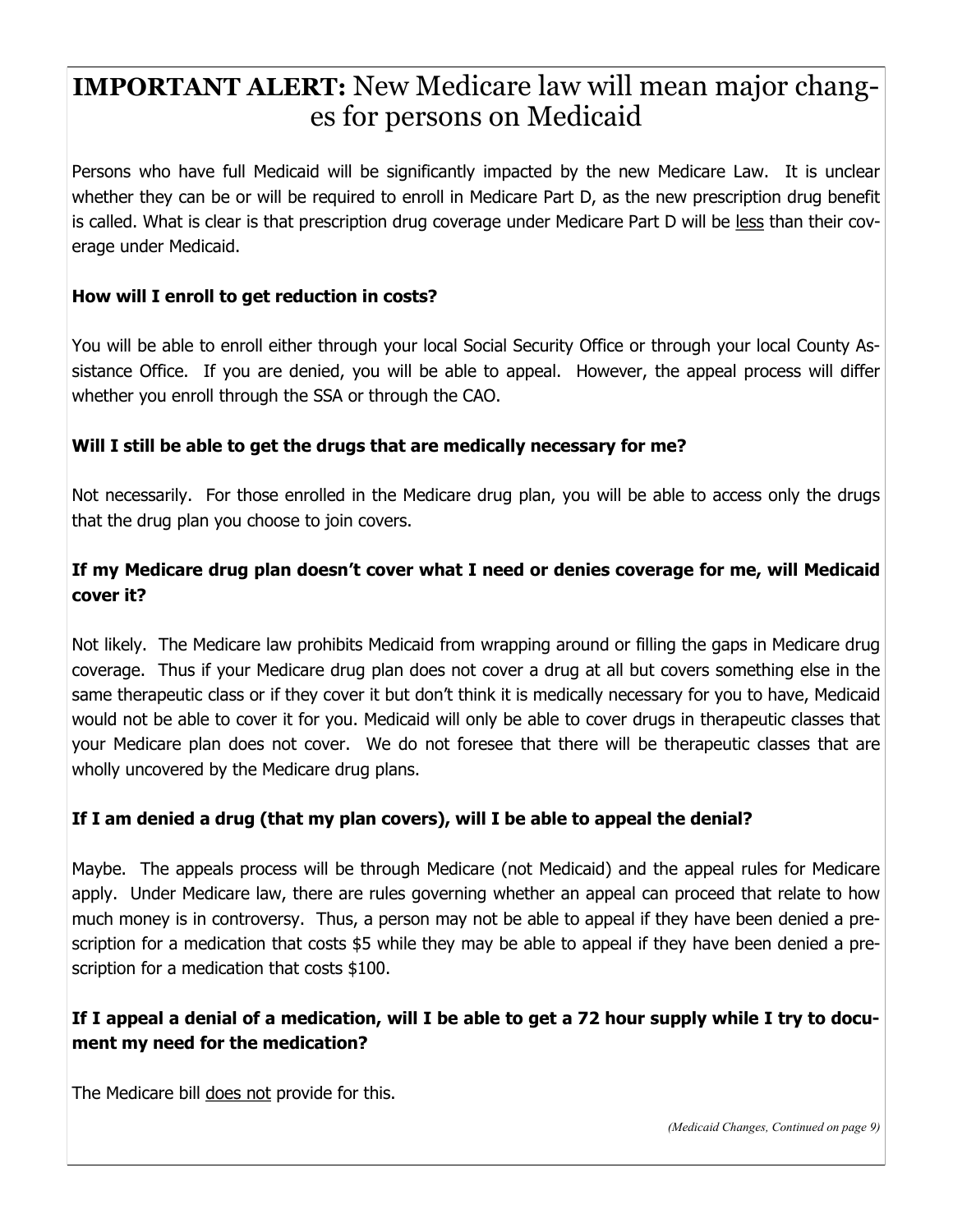*(UPHS, Continued from page 1)*



Pennsylvania, Presbyterian Medical Center, Phoenixville Hospital, and Pennsylvania Hospital. However, Children's Hospital of Philadelphia and its doctors were not affected by

this change and are still part of AmeriChoice.

Many AmeriChoice members received a notice from the University of Pennsylvania Health System informing them of the withdrawal and telling them that they could change health plans in order to keep their doctor. The other health plans in the five-county Philadelphia area are Health Partners and Keystone Mercy. Many AmeriChoice members also received a notice from AmeriChoice telling them that they will be receiving a new primary care physician. These conflicting messages may have left many consumers confused as to their rights. In this situation consumers have the following rights:

Ø **Medical Assistance consumers have the right to change health plans.** To do this, the member must call 800-440-3989. It can take 6 weeks for plan change to take effect. Members considering a plan change should ask:

Does the new plan include my dentist, specialist or other health care providers?

Are prescription drugs, medical equipment and other services that I need more readily available under Health Partners or Keystone Mercy?

Ø **Medical Assistance consumers have the right to change providers.** If the consumer wants to stay with AmeriChoice, he or she should call Member Services at 800-321-4462 and ask for a new primary care provider (PCP). If the *(UPHS, Continued on page 6)*

#### **PHLP submits LEP policy guidance comments on behalf of Philadelphia Welfare Rights Organization**

In August 2003, the Department of Health and Human Services issued a new version of its policy guidance on the rights of Limited English Proficient (LEP) persons. The guidance is aimed at enforcing LEP rights from Title VI of the 1964 Civil Rights Act, and which prohibit discrimination on the basis of national origin in federally funded programs. The new HHS policy guidance is a serious step backwards from the previous HHS policy guidances (issued in 2000 and 2002), which offered much better protections for LEP persons. The weakened protection could affect LEP persons across PA by hurting their ability to enroll in and use publicly-funded programs such as Medical Assistance.

Among other things, the new guidance will harm LEP Pennsylvanians by:

·Weakening the definition of who is an LEP person ·Weakening the requirements for services to LEP persons

·Allowing doctors to refer LEP patients to avoid providing language services

·Weakening competency requirements for translators and interpreters

·Eliminating the requirement that providers develop language assistance plans

PHLP submitted comments on behalf of the Philadelphia Welfare Rights Organization, highlighting these and other major flaws in the new policy guidance, and suggested changes for the HHS policy guidance. PHLP's comments requested that HHS return to the language in its previous policy guidances, to strengthen rules protecting LEP individuals.

To obtain a copy of PHLP's full comments, or learn more about LEP rights, contact PHLP at 1-800- 274-3258, or www.phlp.org.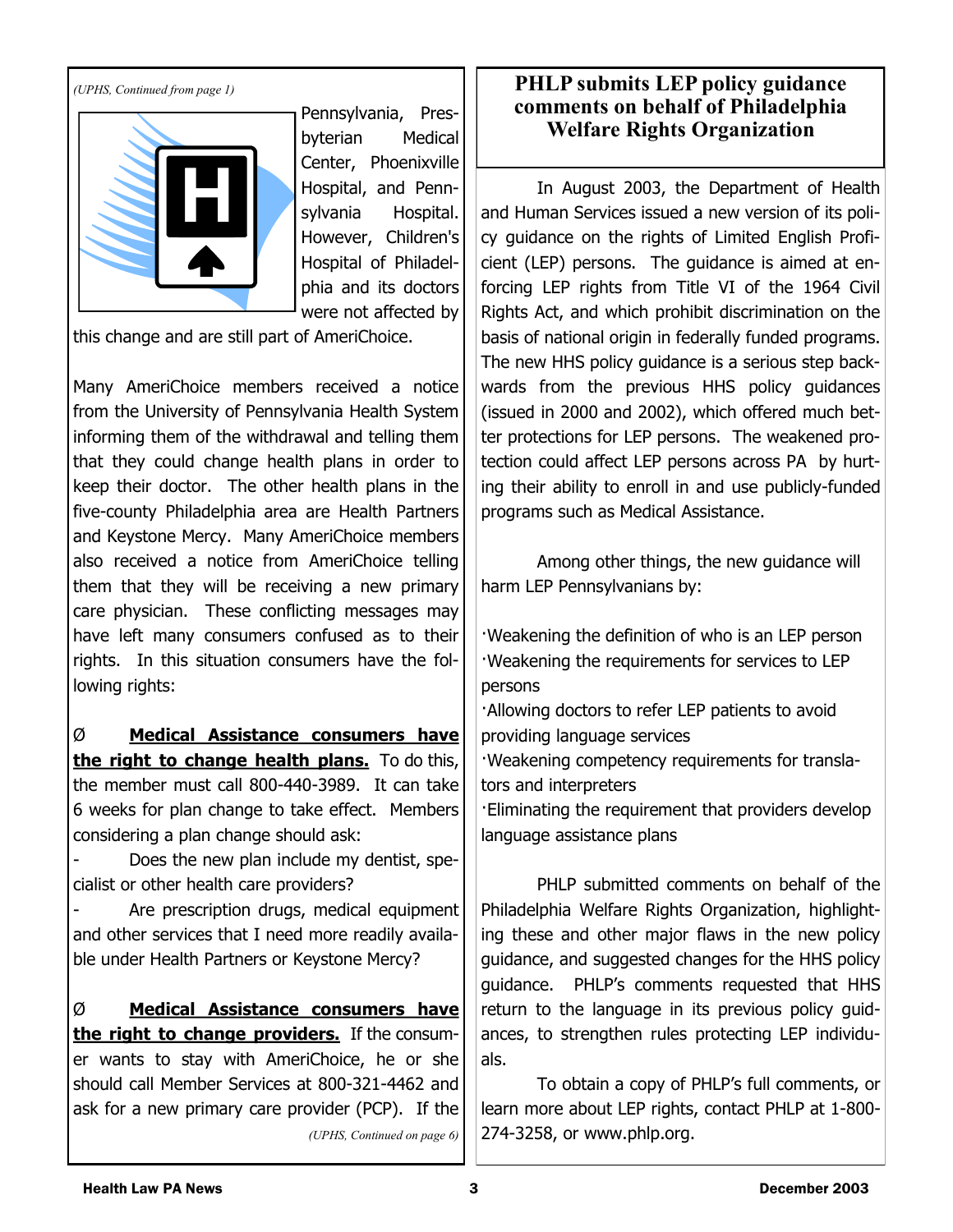| <b>Consumer and Advocate Education</b>                                                                                                                                                                                                       |
|----------------------------------------------------------------------------------------------------------------------------------------------------------------------------------------------------------------------------------------------|
| Invite us to talk to your consumers or staff!                                                                                                                                                                                                |
| Here are just a few topics that PHLP is available to discuss:                                                                                                                                                                                |
| Accessing services under HealthChoices and Fee-for-Service Medical Assistance, including                                                                                                                                                     |
| prescription medications, mental health and drug and alcohol treatment; durable medical                                                                                                                                                      |
| equipment, and home health services.                                                                                                                                                                                                         |
| Patient's rights under managed care.                                                                                                                                                                                                         |
| The Medicaid HMO appeal process                                                                                                                                                                                                              |
| How to qualify for health coverage under Medicaid, CHIP,                                                                                                                                                                                     |
| adultBasic and other programs for Pennsylvanians who are low-                                                                                                                                                                                |
| income, elderly or have a disability.                                                                                                                                                                                                        |
| New Medicaid Programs like Medical Assistance for Workers with                                                                                                                                                                               |
| Disabilities (MAWD) and the Breast and Cervical Cancer Preven-                                                                                                                                                                               |
| tion Treatment Program.                                                                                                                                                                                                                      |
| How to get help with prescription drug costs.                                                                                                                                                                                                |
| How to get Medicare premiums paid.                                                                                                                                                                                                           |
| Call (800) 274-3258 to schedule.                                                                                                                                                                                                             |
| <b>Upcoming Trainings:</b>                                                                                                                                                                                                                   |
|                                                                                                                                                                                                                                              |
| "MA for children with disabilities"- Bucks Co. IU, Jan. 9, 11:30 a.m. the                                                                                                                                                                    |
| Maple Point Administration Building in the Neshaminy School District, 2250                                                                                                                                                                   |
| Langhorne-Yardley Road, Langhorne, PA and again on Jan. 23, at 9:00 am at the 3rd                                                                                                                                                            |
| floor conference room (Room A) of the Community Education Center of St.Luke's/Quakertown                                                                                                                                                     |
| Hospital, 10th and Juniper Streets, Quakertown, PA.                                                                                                                                                                                          |
|                                                                                                                                                                                                                                              |
|                                                                                                                                                                                                                                              |
|                                                                                                                                                                                                                                              |
|                                                                                                                                                                                                                                              |
|                                                                                                                                                                                                                                              |
|                                                                                                                                                                                                                                              |
|                                                                                                                                                                                                                                              |
|                                                                                                                                                                                                                                              |
| Do you value this newsletter?                                                                                                                                                                                                                |
| Do you find our other free resources helpful?                                                                                                                                                                                                |
|                                                                                                                                                                                                                                              |
| Now there are two ways you can show your support for PHLP!                                                                                                                                                                                   |
|                                                                                                                                                                                                                                              |
| You can mail your tax-deductible donation - check or money order - to:                                                                                                                                                                       |
| The Pennsylvania Health Law Project                                                                                                                                                                                                          |
| 924 Cherry Street, Suite 300                                                                                                                                                                                                                 |
| Philadelphia, PA 19107                                                                                                                                                                                                                       |
|                                                                                                                                                                                                                                              |
| You can also make donations to PHLP through The United Way Donor's Choice Program. If your employer participates in<br>this program, please ask for an application form and enter the PHLP number, 10277. The amount you choose to designate |
| will be deducted from your paycheck. Some employers provide matching gifts.                                                                                                                                                                  |
|                                                                                                                                                                                                                                              |
| If you are outside of the Southeast Pennsylvania Region, please check with your local United Way on how to donate to PHLP                                                                                                                    |
| through Donor's Choice. To locate your local chapter of The United Way, and to find out more about this program, please                                                                                                                      |
| visit the new donations page on our website at:                                                                                                                                                                                              |
| http://www.phlp.org/Donations.html.                                                                                                                                                                                                          |
| If you would like a letter acknowledging your donation for tax purposes, we will be happy to furnish one upon your request.                                                                                                                  |
| The official registration and financial information of PHLP may be obtained from the Pennsylvania Department of State by calling                                                                                                             |
| toll free, within Pennsylvania, 1-800-732-0999. Registration does not imply endorsement.                                                                                                                                                     |
|                                                                                                                                                                                                                                              |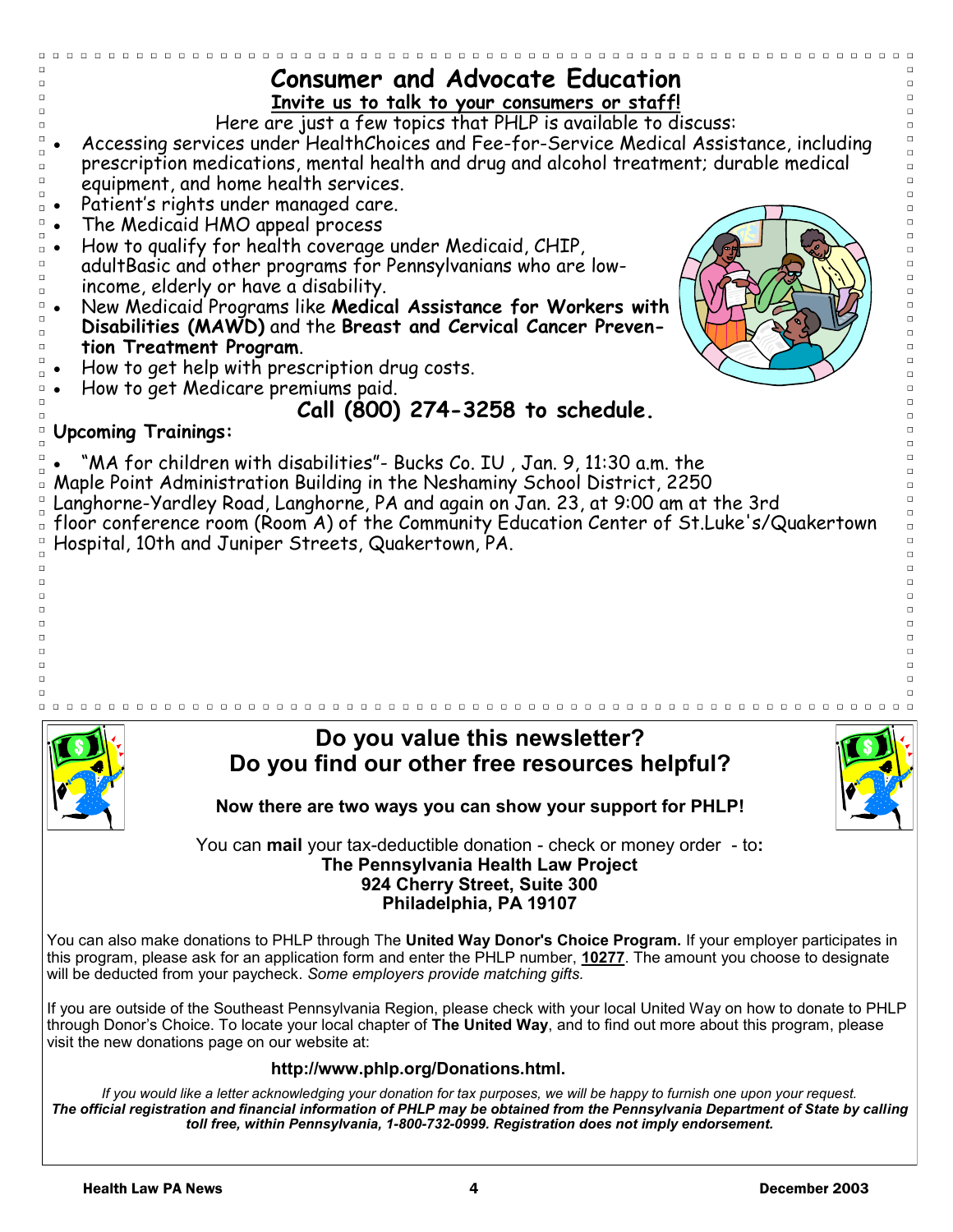*(Medicare, Continued from page 1)*

#### **1. Spring 2004-December 2005**

Discount drug cards that provide some discount on drugs purchased will be for sale for \$30/year to beneficiaries with income over 135% of the federal poverty level. These will be free to beneficiaries under 135% FPL and will include a \$600 credit to use towards the cost of drugs, although the consumer will have to pay 5-10% co-payment on each purchase.

Those enrolled in Medicaid and eligible for Medicaid drug coverage would not be eligible for the discount cards. Those enrolled in PACE or PACENET will be eligible for the discount cards. (The PACE program may be able to become a discount drug card provider under contract with Medicare so that it may provide both the Medicare benefit and the state benefit to those already enrolled in PACE).

Discount Drug Card companies will be able to change their benefits at any time. The enrollee will only be allowed to be enrolled in one of these and will only be able to switch plans once per year. The regulations for the discount cards were published in virtually final form on December  $10<sup>th</sup>$  in the Federal Register. These discount cards are expected to be up and running before June 2004.

#### **Beginning in January 2006**

In January 2006, Part D of Medicare is scheduled to go into effect.

• Accessing Health Care for Adults Age 18-59

• A Summary of the New Medicare Prescription Drug Plan

Here are the anticipated costs to beneficiaries over 150% of the federal poverty level:

**Now Available on the PHLP Website**

• Home and Community Based Services Waiver Programs Available in Pennsylvania

• A Look at the Impact of the New Medicare Law on Persons on Medicaid

• How Going to Work Impacts SSI, SSDI, and Health Care Coverage for Adults with Disabilities

a. Annual Premium – Estimated to be \$420/year or \$35/month. There is no fixed amount set in the law. Premiums are likely to vary by where you live.

b. Annual Deductible - \$250

*(Medicare, Continued on page 6)*



Health Law PA News 5 December 2003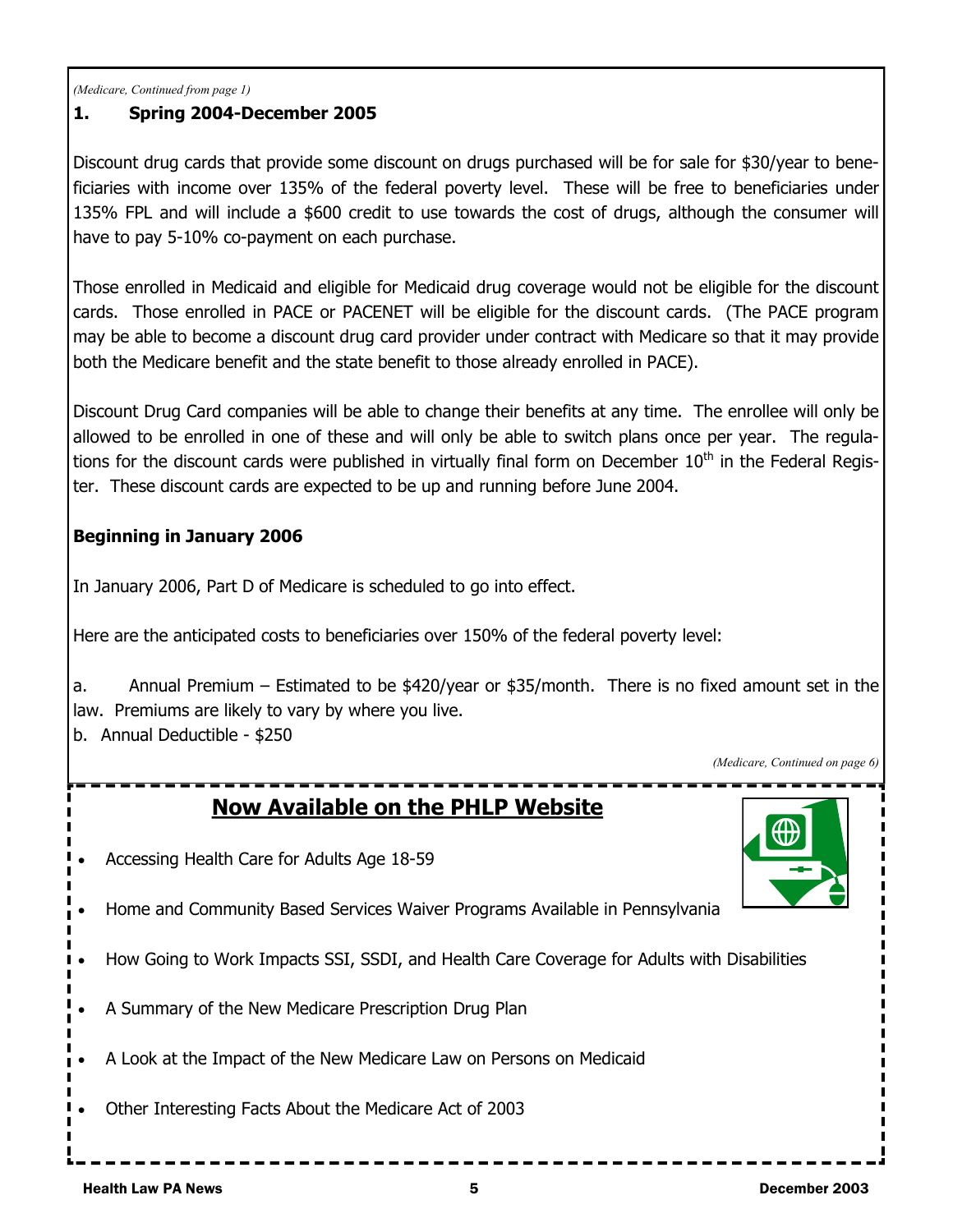*(Medicare, Continued from page 5)*

#### c. Annual Benefits –

i. Initial Coverage - Part D will pay 75% and you will pay 25% of your drug costs up until your total drug costs for the year reach \$2,250

ii. Doughnut Hole of No Coverage - Once you reach \$2,250 in drug expenses in a year, your coverage stops and you have to pay all of the next \$2,850 in drug expenses you incur iii. Catastrophic Coverage - Once your total drug expenses reach \$5,100, you pay either a flat copayment of \$2/generic or \$5/brand-name or 5% of each drug's cost – whichever is **greater** – with no limit on total expenditures

#### **Are these costs fixed for good?**

These are the projected costs at the outset of the program. As noted, premiums may be higher than estimated. And, the premiums, deductibles and doughnut hole amounts may change with time due to increases in drug spending and drug costs. And, the private plans offering the benefit have the freedom to raise co-payments as long as Medicare determines that the overall benefit remains equal to that described above.

Here are the anticipated costs to beneficiaries under 150% of the federal poverty level:

#### **For Persons with Income Under 100% of the Federal Poverty Level (currently \$8,980 per year for a single individual) and Enrolled in Medicaid:**

- a. Annual Premium None
- b. Annual Deductible None
- c. Asset Test State Rules Apply (SSI limits are used in PA)
- d. Annual Benefits
	- · Initial coverage Co-Payment \$1/generics, \$3/brand-name
	- · "Doughnut hole" None
	- · Catastrophic coverage After total drug expenses reach \$3,600, no co-payments.

*(Medicare, Continued on page 8)*

```
(UPHS, Continued from page 3)
```
consumer has a particular doctor or nurse practitioner in mind, he or she should ask for that PCP. Members considering staying in AmeriChoice, should ask:

Do I need to change my hospital, specialist, dentist or other health care providers?

AmeriChoice has said that it will continue to pay University of Pennsylvania Health System providers during a transition period if they treat current AmeriChoice patients. However, providers are not required to accept the payment or treat AmeriChoice members after December 1, 2003.

If the consumer changes plans, items that have been prior authorized must be continued for the amount and duration specified by the prior authorization. The new plan may not change, reduce, or terminate

*(UPHS, Continued on page 7)*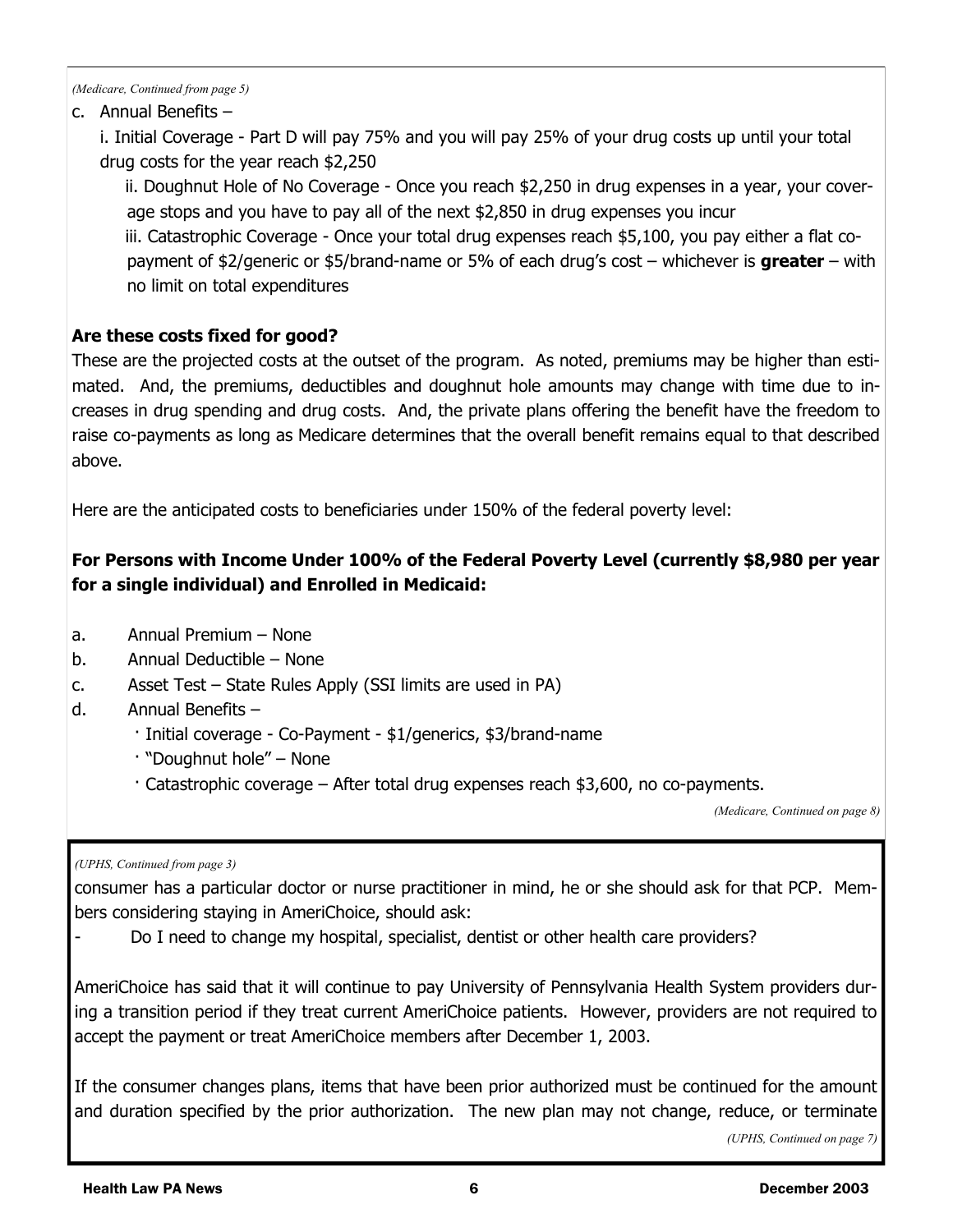





#### Dear PHLP:

I have several complicated medical conditions and can only work part-time. I earn \$850 a month and my total resources are \$4000. I learned about the Medical Assistance for Workers with Disabilities (MAWD) program when I called the PHLP Helpline. But when I applied at the County Assistance Office (CAO) the intake worker told me I had to apply for Social Security Disability before I could be determined eligible for MAWD. Is that correct? I am willing to challenge the CAO if you think I should.

- I.M. Brave, Greene County

#### **Dear Brave:**

The CAO intake worker is **not** correct! The Medical Assistance Eligibility Handbook clearly states in section 316.21, "Individuals applying for MAWD are not required to apply for SSI or SSDI as a condition of eligibility". If an individual, such as yourself, is not on SSI or SSDI you need to provide the CAO with thorough medical records documenting your medical conditions. The CAO worker is then responsible for submitting those records to the Medical Review Team (MRT) within the Department. A doctor on the MRT uses the Social Security definition of "disabled" to determine if your medical conditions make you disabled or not. If the MRT determines you are disabled, then the CAO worker can process your application. If you meet the other criteria for MAWD (i.e. age 16-64, working, countable income less than 250% of FPG & resources under \$10,000) then you qualify for Medical Assistance.

Be brave! Go back to the CAO and ask to speak with the MAWD contact person in that office. And remember, you can always call our Helpline again at 1-800-274-3258 if you need our assistance.

the services during the prior authorization period, unless it conducts a concurrent review of the need for the prior authorized services, at the consumer's option. If the new plan authorizes a change or termination in the prior authorized services, the consumer has appeal rights and may receive benefits pending an appeal if an appeal is filed within 10 days of the notice.

If consumers have problems, they should contact the PHLP at 1-800-274-3258.



## *(UPHS, Continued from page 6)* **Subscribe to Health Law PA News by Email!**

Get your copy of *Health Law PA News* before everyone else! Chock-full of the same important consumer health news as the print edition, the email version of PHLP's newsletter is available by sending an email to:

#### **JKershenbaum@phlp.org**

Please include your name, email address, and your current subscription address so we can switch you over to an electronic subscription.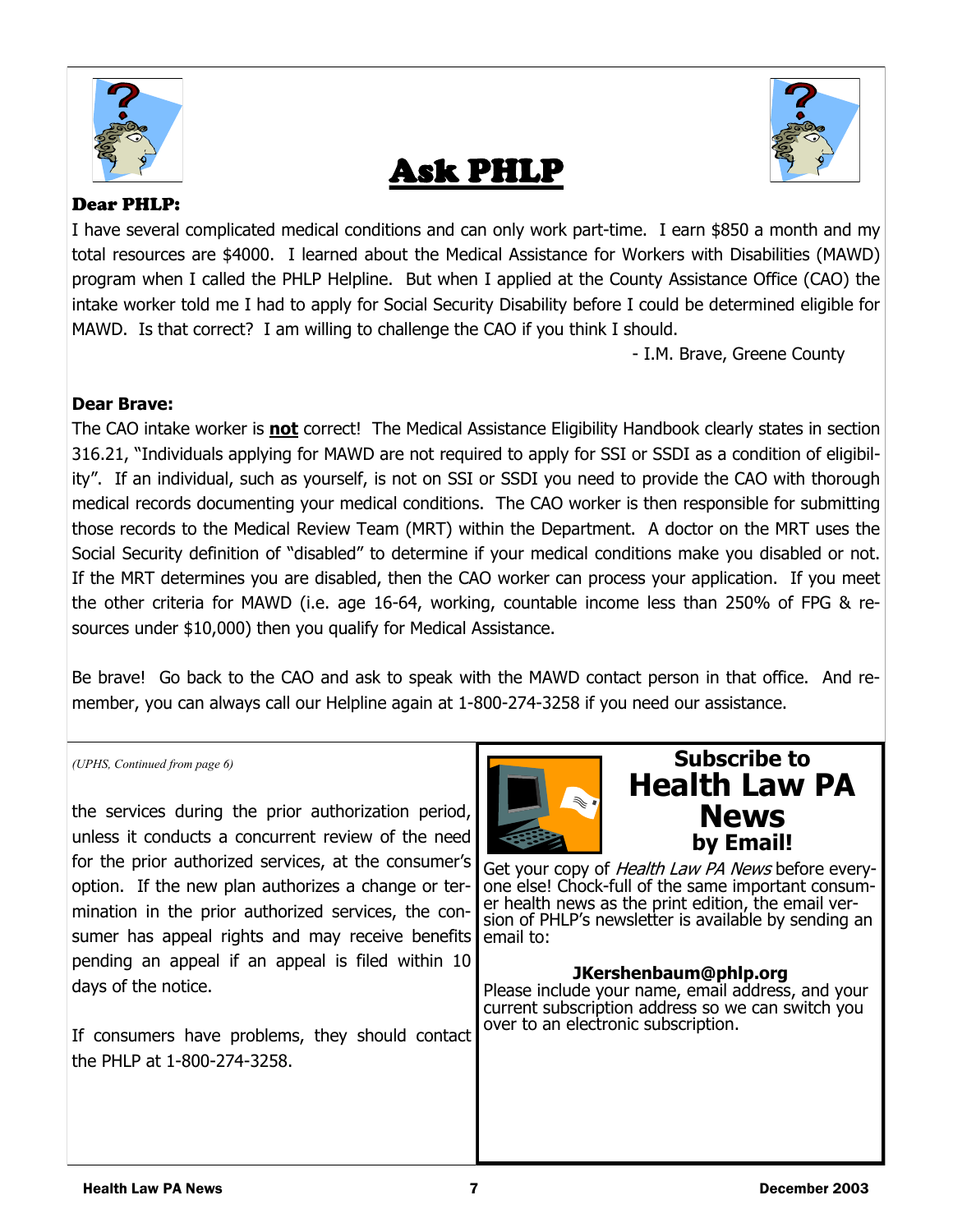*(Medicare, Continued from page 6)*

#### **Income Under 135% FPL or those enrolled in Full Medicaid (in PA includes people on MAWD, or Home and Community Based Services Waivers, etc.):**

- a. Annual Premium None
- b. Annual Deductible None
- c. Asset Test State Rules Apply
- d. Annual Benefits
	- · Initial coverage Co-Payment \$2/generics, \$5/brand-name
	- · "Doughnut hole" None
	- · Catastrophic coverage After total drug expenses reach \$3,600, no co-payments.

#### **Income Under 135% FPL and NOT Enrolled in Medicaid:**

- a. Annual Premium None
- b. Annual Deductible None
- c. Asset Test \$6,000/individual, \$9,000/married couple
- d. Annual Benefits
	- · Initial coverage Co-Payment \$2/generics, \$5/brand-name
	- · "Doughnut hole" None
	- · Catastrophic coverage After total drug expenses reach \$3,600, no co-payments.

#### **Income Under 150% FPL and NOT Eligible under other categories:**

- a. Annual Premium Amount based on income sliding scale up to \$35/mo
- b. Annual Deductible \$50
- c. Asset Test \$10,000/individual, \$20,000/married couple
- d. Annual Benefits
	- · Initial coverage Co-Payment 15% of the cost of drug costs
	- · "Doughnut hole" None
	- · Catastrophic coverage After total drug expenses reach \$3,600, co-payments go down to \$2/ generic, \$5/brand-name

#### **How will I enroll in Part D?**

This benefit will only be available through **private prescription drug plans or through managed care plans** under contract with Medicare unless there are fewer than two plans willing to serve an area. In that case, the government will provide a "fall-back" plan that will offer all the same benefits. To receive the benefit, you will have to sign up with a plan offering it in your area.

#### **What if I delay enrollment in Part D?**

*(Medicare, Continued on page 10)*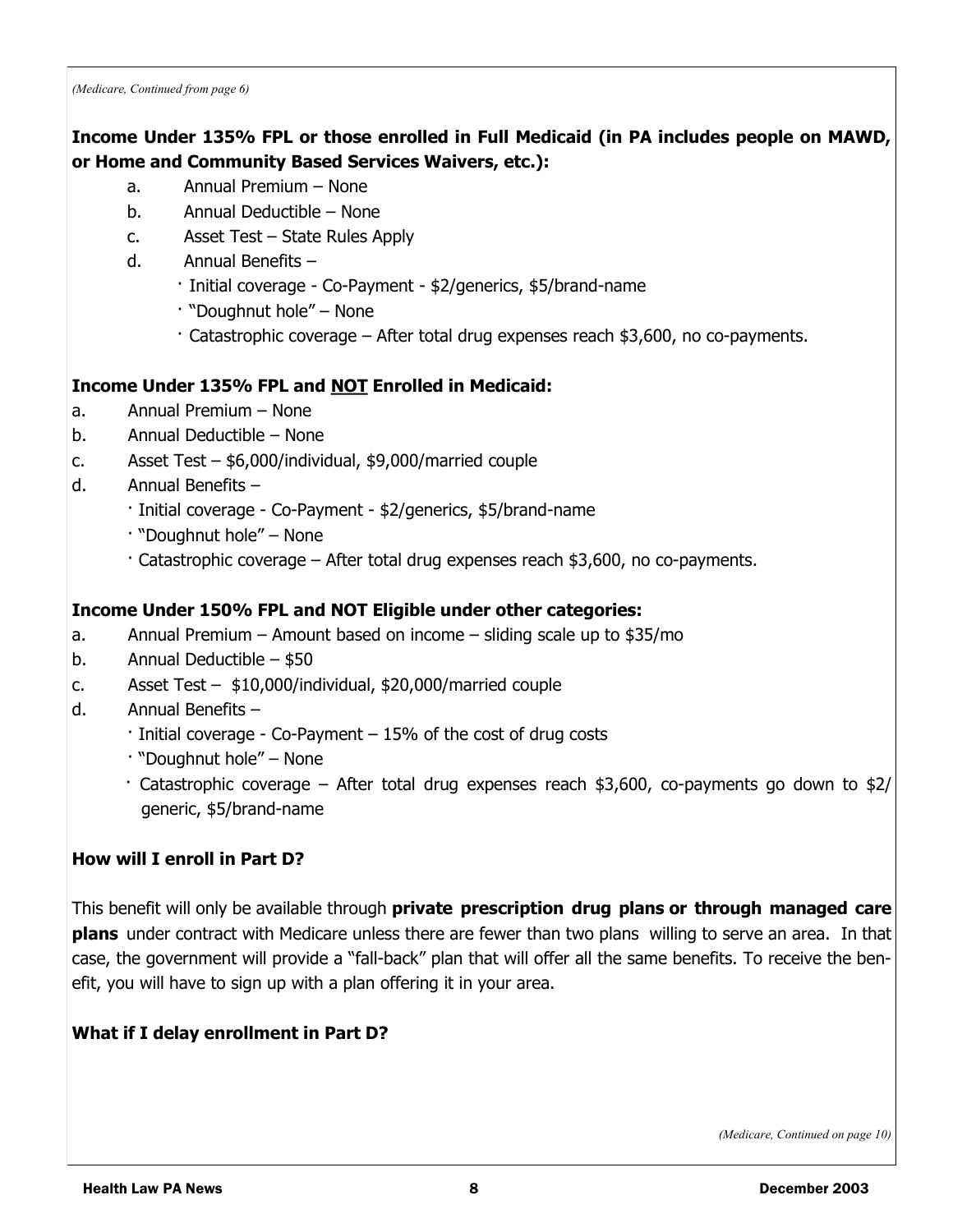#### **If I appeal a termination of a medication, will I be able to get continuing benefits pending the outcome of the appeal?**

The Medicare bill does not expressly call for this. However, the Supreme Court has previously held that this is required.

#### **My prescriptions have been free under Medicaid, will I now have to pay co-payments?**

Yes. Under the Medicare law, you will be required to pay the \$1/generic and \$3/brand-name co-payments that are imposed under the Medicare bill. And, that co-pay is expected to rise as drug costs go up. States cannot use Medicaid to pay these co-payments for consumer.

Information compiled from resources at: Families USA – www.familiesusa.org; Center for Medicare Advocacy – www.medicareadvocacy.org; and Kaiser Family Foundation – www.kff.org .



# **PHLP is Enhancing its Website!**



One of the most exciting, new features of the PHLP website is the **Provider Page,** developed by a physician and attorneys at PHLP to help providers better advocate for their patients. From our Provider Page, providers will find links to useful **information** to help them better understand their patients' health care rights. Providers will also find many useful **tools** to help them carry out some important advocacy tasks, such as:

•Writing an effective **letter of medical necessity**

•Completing **Employability Assessment Forms**

•Obtaining **Emergency Medical Assistance** for immigrants

Also available on the **Provider Site** are resources on other important topics, including:

•Screening patients for Medical Assistance Eligibility

•Advocating for patients in Department of Public Welfare fair hearings, and Health Choices grievances and appeals

•How to receive further training from PHLP for you, your staff and your patients.

Suggestions for changes to any part of the PHLP website should be made by email to: Josh Kershenbaum at **jkershenbaum@phlp.org.**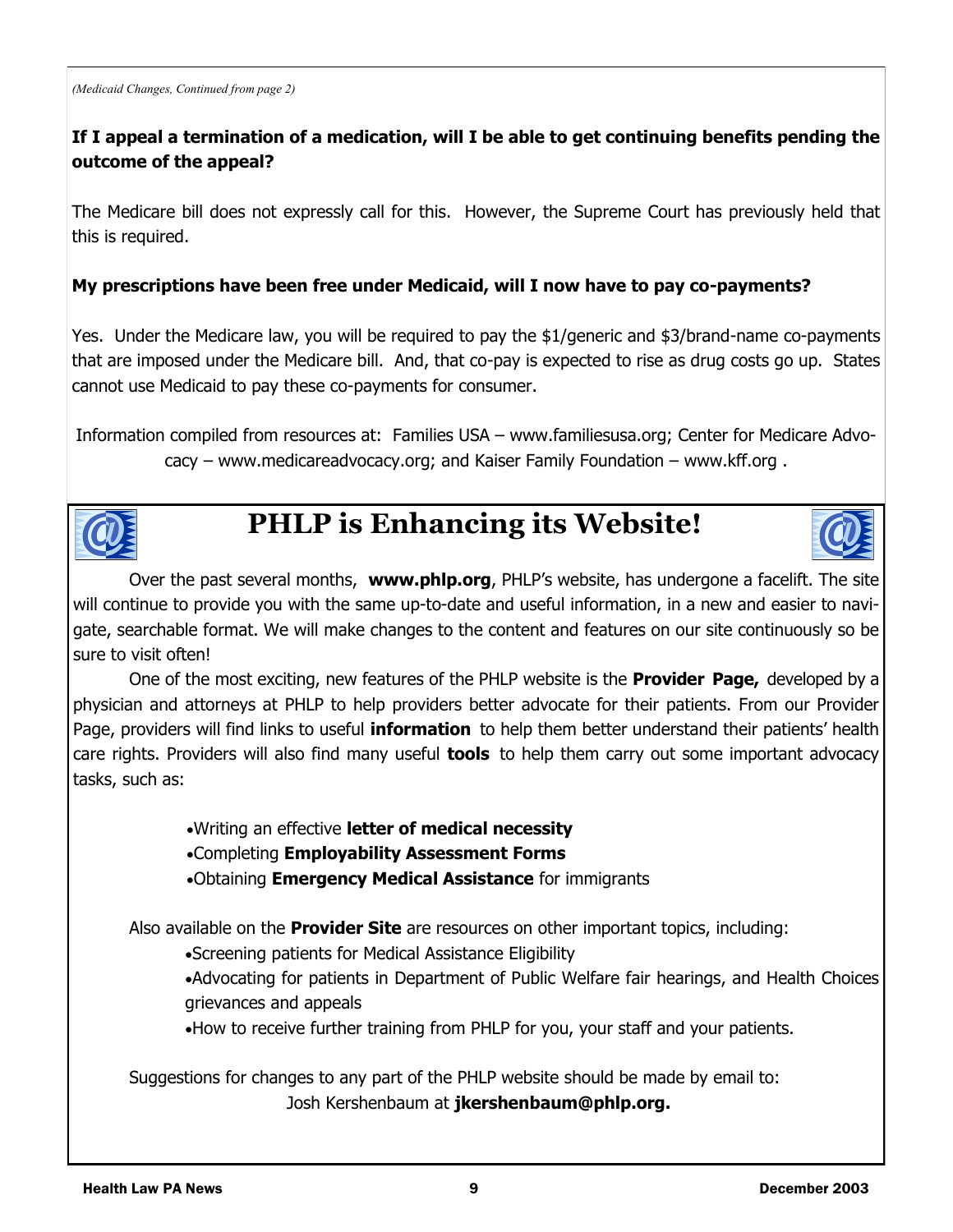#### *(Medicare, Continued from page 8)*

If an eligible person on Medicare does not enroll in the Medicare Part D benefit within the first quarter of 2006, there will be penalties including higher premiums and co-payments. (This is likely to be similar to the penalty imposed on persons who delay enrollment in Medicare Part B).

#### **If my income is under 150% of the Federal Poverty Level, how will I enroll to get reduction in costs?**

You will be able to enroll either through your local Social Security Administration (SSA) Office or through your local CAO. If you are denied, you will be able to appeal. The appeal process will differ whether you enroll through the SSA or through the CAO.

#### **Will my drugs be covered?**

It will depend on the plan you choose. While Medicare is required to contract with at least 2 plans in every area or provide "fall back" coverage on its own, there is no requirement to cover all available prescription drugs. Plans will be required to cover at least one drug in each "therapeutic class" but are not required to cover all drugs. And, we do not understand there to be any exception process through which you could get an off-formulary drug. Medicare will not define what is a "therapeutic class." That will be left to the Drug Plan provider. Consumers should check the drugs that a plan covers before enrolling.

For those who also have full Medicaid coverage, the drug coverage will be significantly less than what they have under full Medicaid. See our piece on the "Impact of the New Medicare Law on Lower-Income Pennsylvanians" available at www.phlp.org.

#### **Can I have other drug coverage?**

Yes and no. You may have other private coverage but, it will not be counted towards your out-of-pocket costs. You must pay out-of-pocket for all the co-payments, premiums, and deductibles for which you are responsible and the full cost of drugs (in the doughnut whole) or your catastrophic coverage will not kick in. You may not have other Medicare coverage –meaning you cannot be in two Part D plans at once.

#### **Must out-of-pocket costs be incurred on particular drugs?**

Yes. Out-of-pocket costs will have to be spent on prescription drugs that are available through your drug plan. You cannot incur costs on uncovered drugs and use these costs to reach your deductible or catastrophic cost level.

#### **Information compiled from resources at:**  • **Families USA – www.familiesusa.org** • **Center for Medicare Advocacy – www.medicareadvocacy.org**

**Kaiser Family Foundation – www.kff.org .**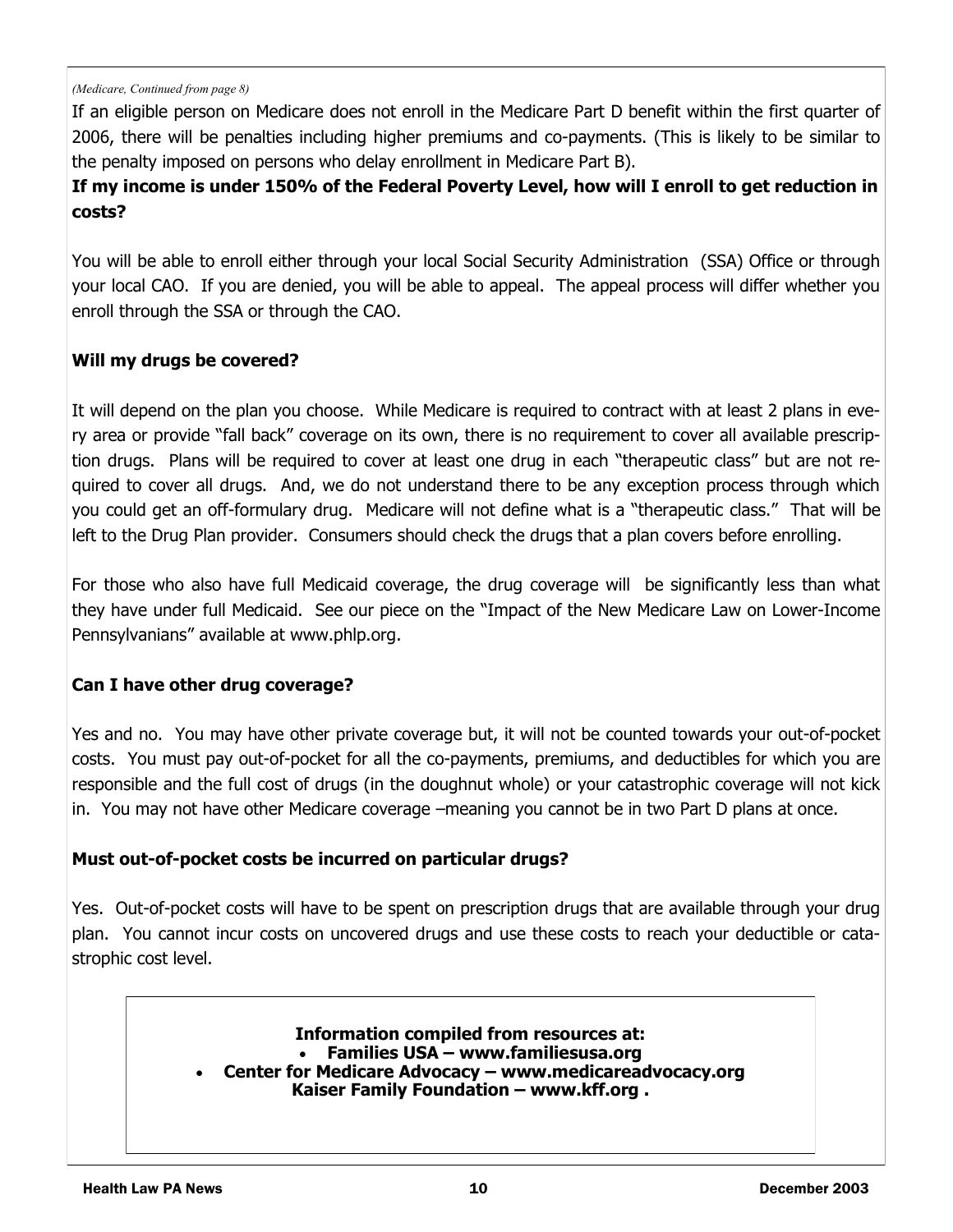# **Other Interesting Facts About the Medicare Act of 2003**

**1. QI-1 Benefit Reauthorized until September 2004.** Reauthorization of this program was widely supported. It is surprising to see that it was only reauthorized for 6 additional months (as a Continuing Resolution already authorized it until March 2004).

**2. Few Preventive Benefits Added.** Although called a modernization law, very few preventive benefits were added. A physical exam, which could have been added as an annual benefit, was added only as an initial benefit which can be obtained by a new enrollee to Medicare Part B within 6 months of their enrollment. Other preventive benefits include cardiovascular disease screening blood tests and diabetes screening for at-risk individuals.

**3. Prohibitions on States Being More Generous.** In the past, states have chosen to adopt more liberal asset tests than are provided under federal programs. This law prohibits states from doing this for any of these programs.

#### **4. Applications for Lower-Income benefit**

**Social Security Administration.** SSA is required to conduct outreach to publicize these programs. Will also be required to take application for the lower-income subsidy.

**DPW to do eligibility determinations.** DPW will be required to make eligibility determinations for the low-income components of the Medicare Rx program. It is anticipated that there will be a uniform application for the lower-income subsidy. The application process will include self-declaration of assets (under penalty of perjury).

**· All applicants must be screened for eligibility in Medicare Savings Programs (QMB, SLMB, and QI-1).**

**5. PA will have to pay Medicare for "savings" on dual eligibles.** State must pay back to feds the amount they will "save" each year by not having to pay Rx costs for persons on Medicare.

#### **6. No medigap policies including Rx drugs can be sold after 1/1/06.**

#### **7. Part B deductible and premium changes:**

**Deductible amount to rise annually.** Starting in 2005, the Part B deductible will go up to \$110 and is expected to increase annually by the same percentage that the Part B premium increases.

**· Starting in 2007, Part B premium will cost more for persons with higher incomes.** Currently, Part B premiums are 75% subsidized by the federal government. In essence, what this means is that the Part B premium, which will cost \$66.60 in 2004 really costs \$266.40 but that Medicare pays \$199.80 of it. Starting in 2007, the part that Medicare pays will be decreased based on income, for persons with incomes at or above \$80,000/year.

Information compiled from resources at: Families USA – www.familiesusa.org; Center for Medicare Advocacy – www.medicareadvocacy.org; and Kaiser Family Foundation – www.kff.org.